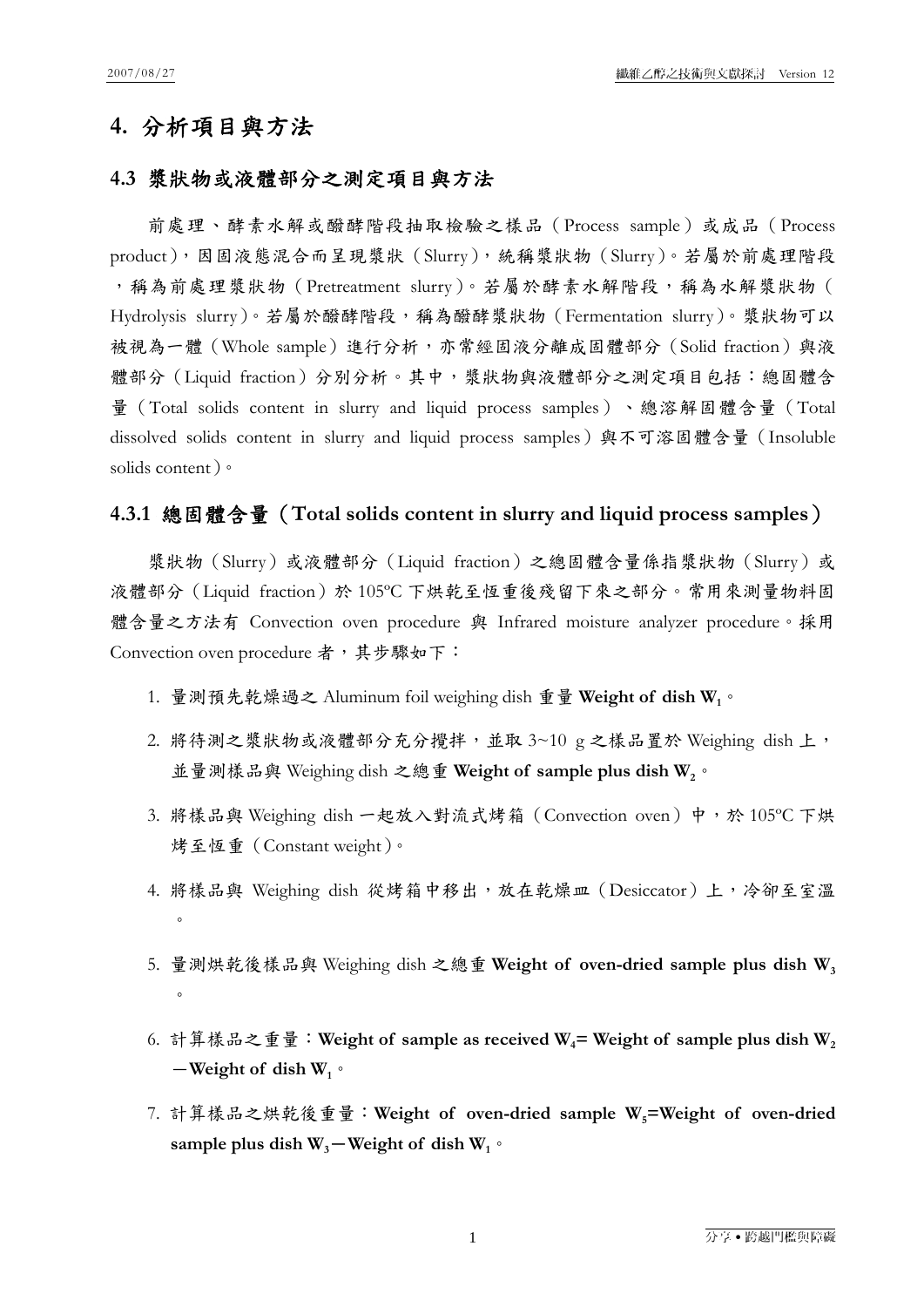- 8. 計算總固體含量: **% Total solids =** 100% W W 4  $\frac{5}{1} \times 100\%$  .
- 9. 計算水分含量: **% Moisture = 1**- **% Total solids**。

# **4.3.2** 總溶解固體含量(**Total dissolved solids content in slurry and liquid process samples**)

漿狀物(Slurry)或液體部分(Liquid fraction)之總溶解固體含量係指先通過 0.8/0.2µm 過濾頭(Syringe filter)之漿狀物,於 105ºC 下烘乾至恆重後殘留下來之部分。 常用來測量物料固體含量之方法有 Convection oven procedure 與 Infrared moisture analyzer procedure。採用 Convection oven procedure 者,其步驟如下:

- 1. 量測預先乾燥過之 Aluminum foil weighing dish 重量 **Weight of dish W1**。
- 2. 將待測之漿狀物或液體部分充分攪拌,並通過 0.8/0.2µm 過濾頭 (Syringe filter), 取 3~10 g 之樣品置於 Weighing dish 上,並量測樣品與 Weighing dish 之總重 **Weight**  of sample after  $0.8/0.2$  µm filtration plus dish  $W_2$ <sup>o</sup>
- 3. 將樣品與 Weighing dish 一起放入對流式烤箱 (Convection oven) 中,於 105℃下烘 烤至恆重(Constant weight)。
- 4. 將樣品與 Weighing dish 從烤箱中移出,放在乾燥皿 (Desiccator)上,冷卻至室溫  $\circ$
- 5. 量測烘乾後樣品與 Weighing dish 之總重 **Weight of oven-dried sample plus dish W3**  $\circ$
- 6. 計算樣品之重量: Weight of sample as received W<sub>4</sub>= Weight of sample after 0.8/0.2  $\mu$ m filtration plus dish W<sub>2</sub> – Weight of dish W<sub>1</sub>  $\circ$
- 7. 計算樣品之烘乾後重量: Weight of oven-dried sample W<sub>5</sub>=Weight of oven-dried sample plus dish  $W_3$ –Weight of dish  $W_1$ <sup>o</sup>
- 8. 計算總溶解固體含量 **% Total dissolved solids =** 100% W W 4  $\frac{5}{1} \times 100\%$  .

## **4.3.3** 不可溶固體含量(**Insoluble solids content**)

漿狀物(Slurry)含有水可溶(Water-soluble)與水不可溶(Water insoluble)之成分, 故可藉由離心(Centrifugation)或過濾(Filtration)方式將水可溶之部分從漿狀物中分離 出來,即可留下水不可水之固體部分(Insoluble solids),其步驟如下: